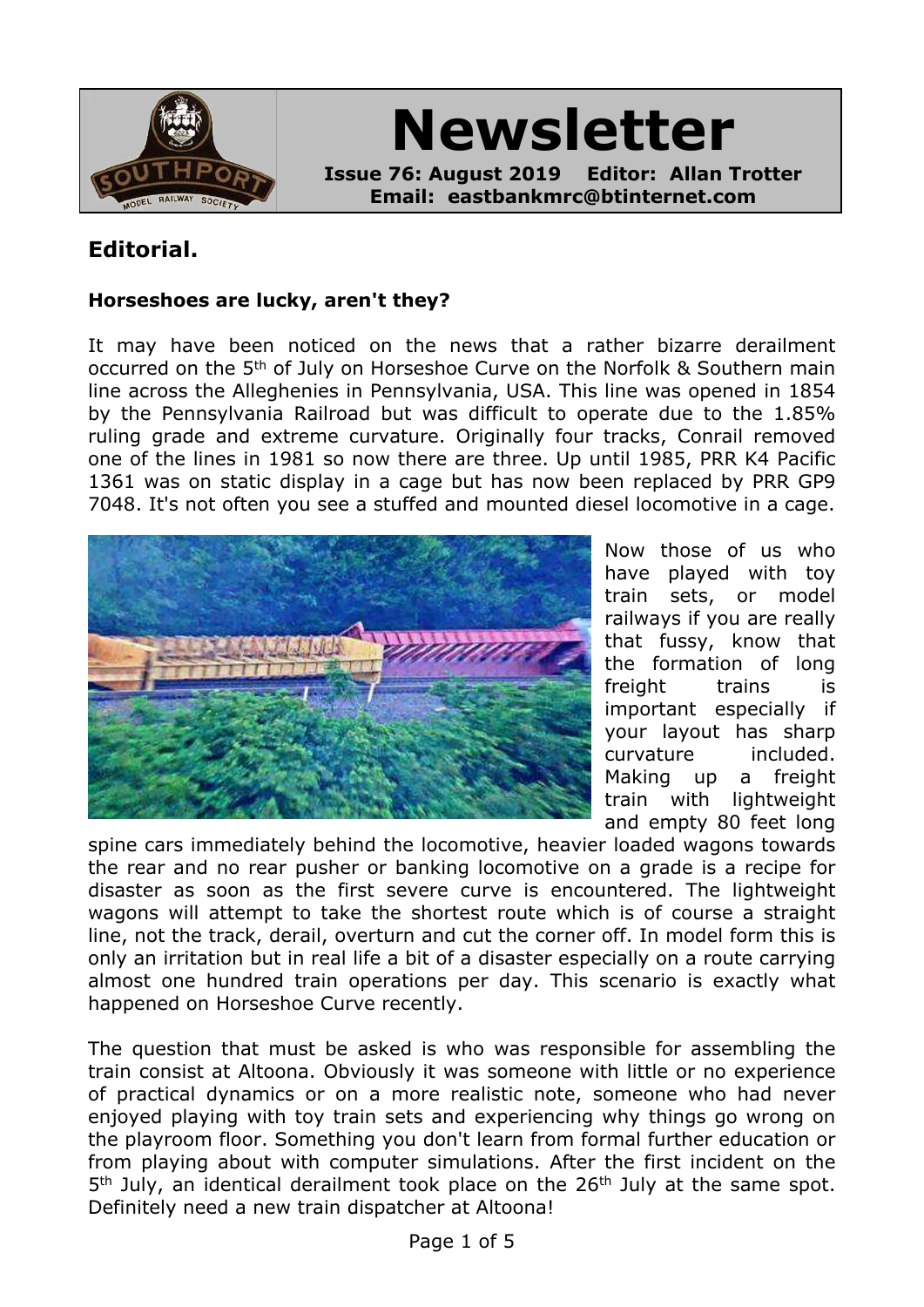## **Events Diary.**

| Wed 31st Jul             | Canadian Pacific, the company that spanned the world.     |
|--------------------------|-----------------------------------------------------------|
|                          | 19:00, Southport Model Engineers, by Jim Ford.            |
| Sat 10 <sup>th</sup> Aug | Big Hobby & Model Show, Conference Centre, Promenade.     |
|                          | SMRS exhibiting Claremont Old Quay.                       |
| Sat 23rd Nov             | Southport MRS Model Railway Exhibition. All Saints Parish |
|                          | Hall, Park Road, Southport, PR9 9JB. 10:00-16:30.         |

### **Chairman's Report.**

It is Thursday lunchtime on what I suspect will be the hottest day of the year. I have just returned home from the club rooms following our regular Thursday session and the temperature in the upstairs rooms was getting almost too warm to work (a far cry from earlier in the year when brass monkeys comes to mind.

Anyway a quick update on club activities. HS3 is progressing smoothly with the two 16.5mm circuits now completed and operational. Each circuit has a passing loop so we can run two longish trains in both directions although at the moment we only have one controller available. I think we were pleasantly surprised that we had good electrical conductivity without the need for each track length being connected to the bus bar. The aim with the 16.5mm track is to be able to operate Hornby live steam, conventional analogue dc or dcc on each circuit, albeit not at the same time. To this end, our erstwhile secretary will be sorting out the connections to the bus bars and to the controller connecting sockets (instructions for the worker bees please). As a matter of interest, the Club has acquired two FCC trains and controller so we will need to learn all about this modern and esoteric method of opening trains.

The next stages for HS3 will be planning (physically and financially) for the 9mm 12mm and 32mm tracks. I think the 12 and 32 mm ones will be relatively straight forward (one circuit for each one with a passing loop if it can be arranged). The 9mm tracks will require a little more thought since, being much smaller, allows for more ambitious plans. We may also wish to incorporate Z and T gauges if club members have an appetite for those minuscule scales. I mentioned financial planning above and this would really mean buying track for all four gauges mentioned each circuit (£150 for the 32 mm circuit and £60-80 for each of the other ones). This excludes any points. As you can see, a not inconsiderable cost but obviously something we can aspire to.

John is busy revamping our display board. If you have any good pictures that he could potentially use the please speak to him. It is expected that the board will be present at the Big Hobby and Model Show which will be at the Convention Centre Complex on Saturday 10th August. Speaking of which, Clairmont Old Quay will be representing our club at this event and I am still looking for volunteers to help (all day, morning or afternoon). I currently have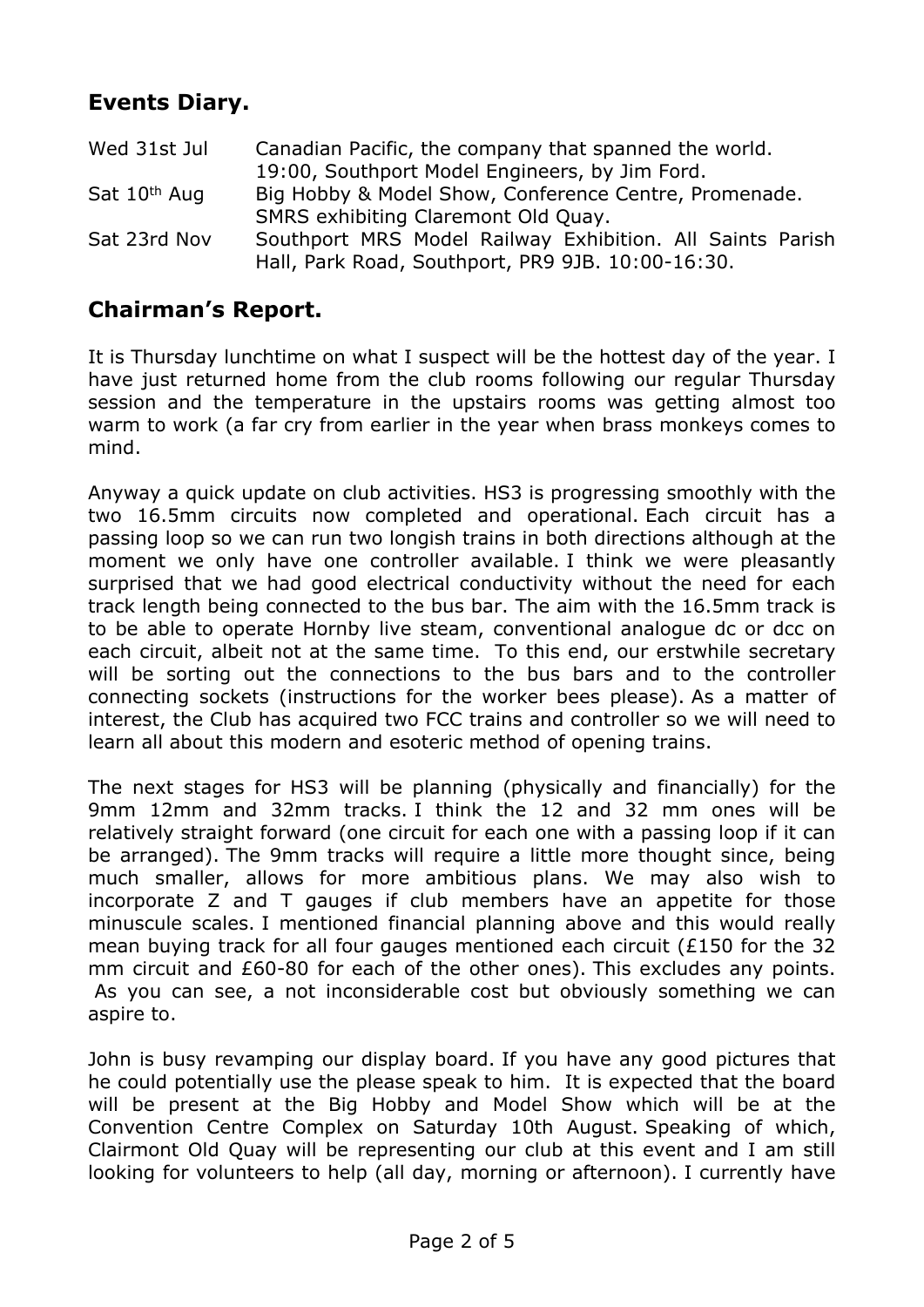four volunteer offers but still need more to cover the day. Please let me know whether you can or cannot, help.

If anybody has green fingers or even a destructive element to their nature, the garden could do with a little TLC. For anyone who has ventured to the toilet recently, will have noticed that the rain we have had has given an almost tropical feel to the journey.

I think that is all for now. No doubt as soon as I press the 'send' button, I will remember something important. I do hope to see some of you who have not been down to the Club for a while to see what progress we have made. **Ian Shulver**.

#### **Secretary's Report.**

First of all, on a sunny morning, a thank you to all of those who turned out with their wives to attend my Birthday 'BBQ' recently. As we saw the deep blue lines solidify on the weather maps earlier in the week we realised that it wasn't going to be the usual sun-drenched afternoon watching steam trains puffing round my garden, so a change in plan occurred and we had inside food and a log fire to cheer us up!

There was a record attendance and everybody seemed to enjoy themselves and we did at one point manage to run some battery trains but the one attempt to run a steam engine provoked the return of the rain. Thanks again for attending and making it such a merry occasion and thank you for your presents which will continue to make Fiona and myself merry until Christmas!

As will be recorded elsewhere, progress continues to occur on our club testtrack and we have even been able to run 16.5 gauge trains right round the upstairs with the golden spike being applied last week. If you haven seen it, do come down to inspect progress.

Sadly I also have to advise you that one of the club's founding members, Alan Johnson from Formby is seriously ill in hospital, as I have been advised by his son Peter. Alan, a friend of Chris Grey, who is still active in O gauge with the West Lancs, were more senior members of this club when I joined in 1974 as a twenty year old student, when the club was based in a cold and drafty outbuilding in Eastbank Street.

We were given notice to quit shortly afterwards, when due to an oil crisis caused by war in the Middle East, the motor trade collapsed and Duerdens needed to stockpile Datsun (before they changed their name to Nissan) cars.

Alan was a keen follower of LMS practice in OO**. Jim Ford.**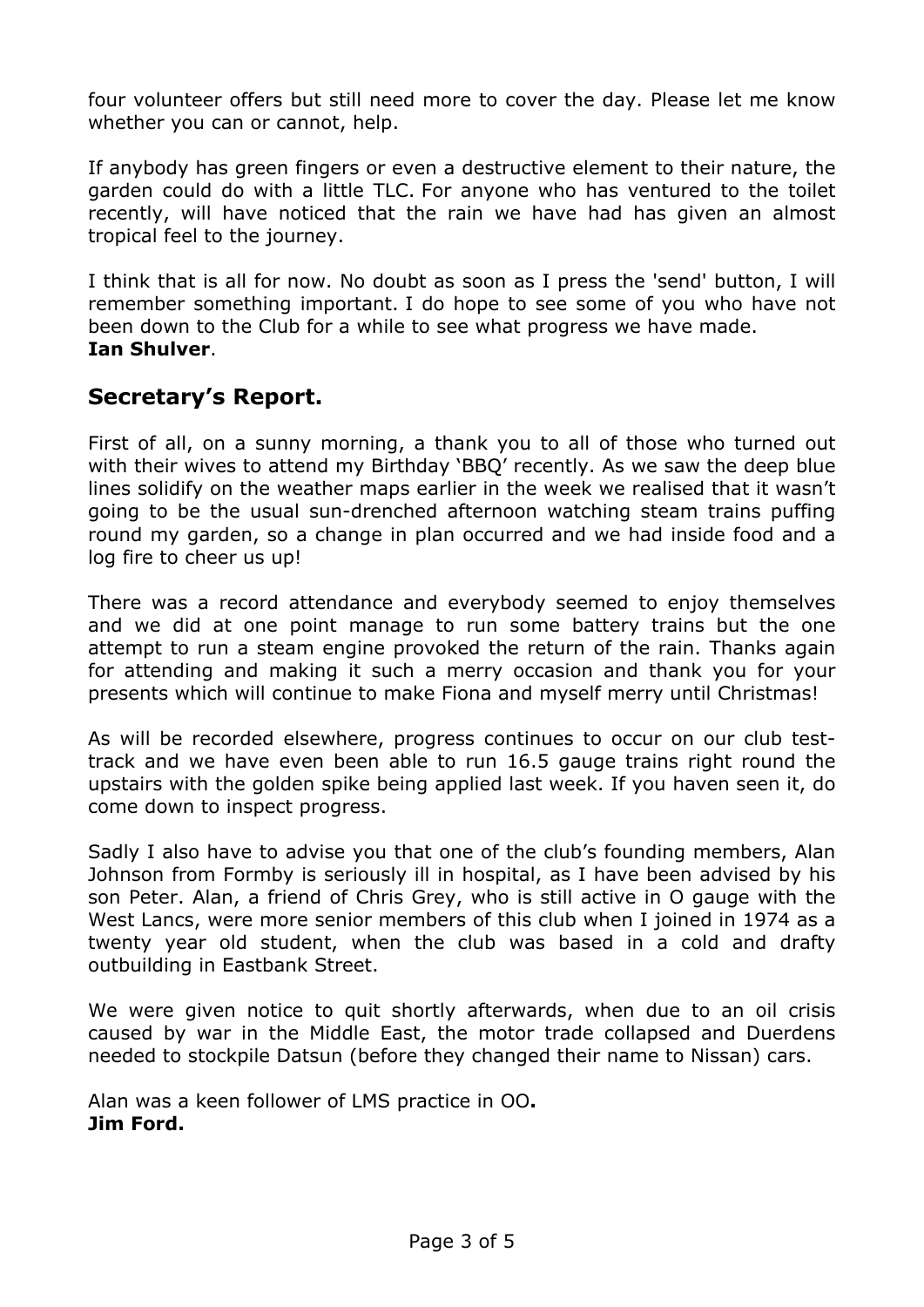# **Where's Allan.**

The first correct answer received for the July quiz was from Tony Kuivala who stated *"It is the Weymouth Tramway which connects Weymouth Town Station to Weymouth Quay and the Channel Islands ferries".* Well done Tony.

The August "Where's Allan" is not very difficult. Come on, have a go.



If you had just alighted from the Alexandra Hotel after partaking in one or two or more large drams and arriving at this station to find a Southern Region Class 73 electrodiesel waiting on your train, you may be forgiven that you are seeing the ghost of the Night Ferry after some forty years since its demise, especially when the nearest third rail power supply is some 309 miles away at, ironically of all places, Southport. Where am I?

## **Members Miscellanea.**

#### **Running the Gauntlet.**

On real railways there are many types of track formations but one that at first seems a bit peculiar is gauntlet or interlaced track. Although not that common in Great Britain this type of track may be found around the world especially in the United States of America. Dating back to the nineteenth century, this type of track formation is still in use today and is still being installed even in the 21<sup>st</sup> Century as and when the situation requires it.

Why then is it necessary to provide gauntlet track? There are two main scenarios where this is required. One situation is on older double track lines when very limited clearances exist such as in tunnels. With the larger freight cars now in service, track may be interlaced to create greater clearance. This avoids a single track section and the requirement for points or turnouts. It may also be required where a weight restriction exists on bridges. Of course the signalling interlocking must treat the line as single track to avoid any conflicts. The other scenario, especially on the Eastern Seaboard and Northeast Corridor is where many station do not have the standard low level platforms found elsewhere in the USA but have high level platforms which are level with the floor of the passenger cars. This is extremely convenient for passengers boarding and alighting but raises a problem on trackage which is shared with freight traffic. Modern freight cars tend to be larger and crucially wider than passenger cars and without gauntlet track these freight trains would be unable to pass through stations without fouling the platform edge.